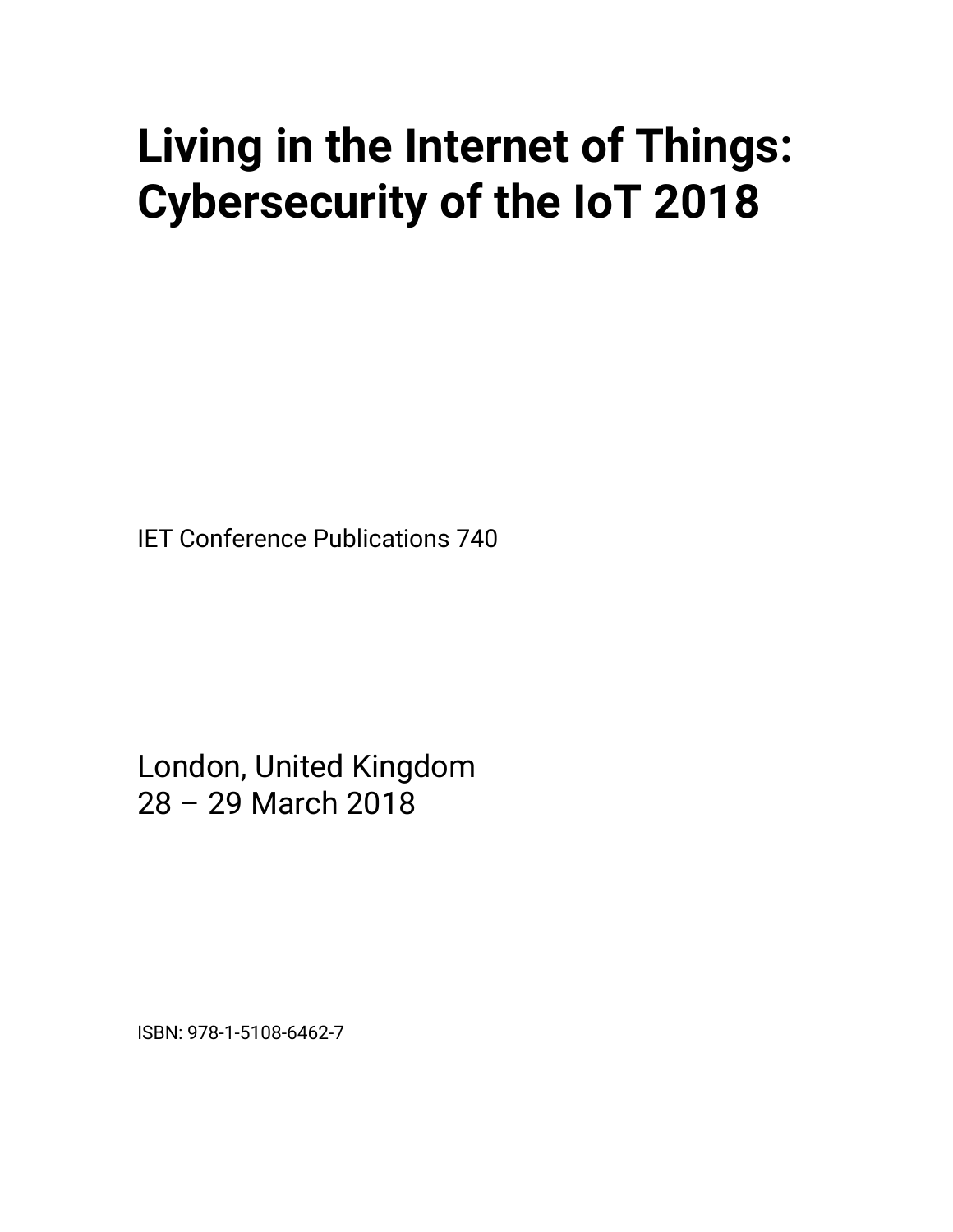**Printed from e-media with permission by:** 

Curran Associates, Inc. 57 Morehouse Lane Red Hook, NY 12571



**Some format issues inherent in the e-media version may also appear in this print version.** 

Copyright© (2018) by the Institution of Engineering and Technology All rights reserved.

Printed by Curran Associates, Inc. (2018)

For permission requests, please contact the Institution of Engineering and Technology at the address below.

Institution of Engineering and Technology P. O. Box 96 Stevenage, Hertfordshire U.K. SG1 2SD

Phone: 01-441-438-767-328-328 Fax: 01-441-438-767-328-375

www.theiet.org

## **Additional copies of this publication are available from:**

Curran Associates, Inc. 57 Morehouse Lane Red Hook, NY 12571 USA Phone: 845-758-0400 Fax: 845-758-2633 Email: curran@proceedings.com Web: www.proceedings.com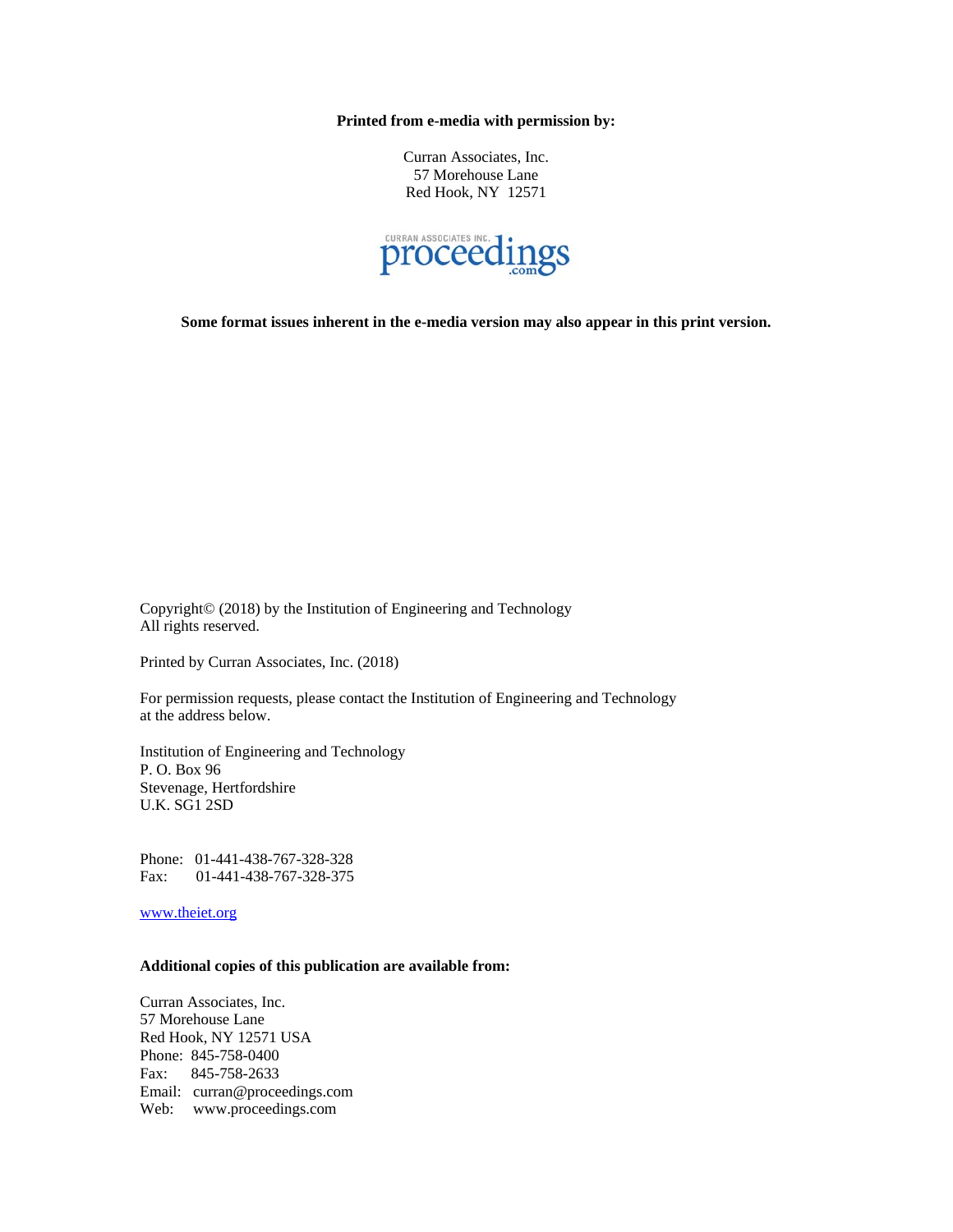## **TABLE OF CONTENTS**

| IF YOU CAN'T UNDERSTAND IT, YOU CAN'T PROPERLY ASSESS IT! THE REALITY OF                                                                |  |
|-----------------------------------------------------------------------------------------------------------------------------------------|--|
| J.R.C. Nurse, P. Radanliev, S. Creese, D. De Roure<br>THE GOVERNANCE OF SAFETY AND SECURITY RISKS IN CONNECTED HEALTHCARE 10            |  |
| I.M. Skierka                                                                                                                            |  |
| ECONOMIC IMPACT OF IOT CYBER RISK - ANALYSING PAST AND PRESENT TO<br>PREDICT THE FUTURE DEVELOPMENTS IN IOT RISK ANALYSIS AND IOT CYBER |  |
| P. Radanliev, D. De Roure, S. Cannady, R.M. Montalvo, R. Nicolescu, M. Huth                                                             |  |
| THE CONSUMER SECURITY INDEX FOR IOT: A PROTOCOL FOR DEVELOPING AN INDEX                                                                 |  |
| TO IMPROVE CONSUMER DECISION MAKING AND TO INCENTIVIZE GREATER                                                                          |  |
|                                                                                                                                         |  |
| J.M. Blythe, S.D. Johnson                                                                                                               |  |
| SMART BEARS DON'T TALK TO STRANGERS: ANALYSING PRIVACY CONCERNS AND                                                                     |  |
|                                                                                                                                         |  |
| K. Demetzou, L. Böck, O. Hanteer                                                                                                        |  |
| M. Van Kleek, W. Seymour, R. Binns, N. Shadbolt                                                                                         |  |
| <b>IOT INTEROPERABILITY: SECURITY CONSIDERATIONS AND CHALLENGES IN</b>                                                                  |  |
|                                                                                                                                         |  |
| K. Reeves, C. Maple                                                                                                                     |  |
| USING GRAPH DATABASES TO ASSESS THE SECURITY OF THINGERNETS BASED ON                                                                    |  |
|                                                                                                                                         |  |
| M. Lewis                                                                                                                                |  |
|                                                                                                                                         |  |
| M. Mikusz, S. Houben, N. Davies, K. Moessner, M. Langheinrich                                                                           |  |
| <b>EMBEDDED POLICING AND POLICY ENFORCEMENT APPROACH FOR FUTURE SECURE</b>                                                              |  |
| F. Siddiqui, M. Hagan, S. Sezer                                                                                                         |  |
| WSNS UNDER ATTACK! HOW BAD IS IT? EVALUATING CONNECTIVITY IMPACT USING                                                                  |  |
|                                                                                                                                         |  |
| R.V. Steiner, M. Barrere, E. Lupu                                                                                                       |  |
| ONTOLOGY-BASED REASONING ABOUT THE TRUSTWORTHINESS OF CYBER-PHYSICAL                                                                    |  |
| M. Balduccini, E. Griffor, M. Huth, C. Vishik, M. Burns, D. Wollman                                                                     |  |
| ETHICAL AND NORMATIVE CHALLENGES OF IDENTIFICATION IN THE INTERNET OF                                                                   |  |
|                                                                                                                                         |  |
| S. Wachter                                                                                                                              |  |
|                                                                                                                                         |  |
| S.Y.L. Wakenshaw, C. Maple, M. Schraefel, R. Gomer, K. Ghirardello                                                                      |  |
| WHAT CHILDREN'S IMAGINED USES OF THE BBC MICRO:BIT TELLS US ABOUT                                                                       |  |
| B. Knowles, J. Finney, S. Beck, J. Devine                                                                                               |  |
|                                                                                                                                         |  |
| R. Milton, D. Hay, S. Gray, B. Buyuklieva, A. Hudson-Smith                                                                              |  |
| <b>IOT IN THE WILD: WHAT NEGOTIATING PUBLIC DEPLOYMENTS CAN TELL US ABOUT</b>                                                           |  |
|                                                                                                                                         |  |
| D. Hay, B. Buyuklieva, J. Daothong, B. Edmonds, A. Hudson-Smith, R. Milton, J. Wood                                                     |  |
| EAVESDROPPING WHILST YOU'RE SHOPPING: BALANCING PERSONALISATION AND                                                                     |  |
|                                                                                                                                         |  |
| V. Mavroudis, M. Veale                                                                                                                  |  |
| ANALYSIS OF CYBER RISK AND ASSOCIATED CONCENTRATION OF RESEARCH (ACR)2                                                                  |  |
| Y. Lu, C. Maple, T. Sheik, H. Alhagagi, T. Watson, M. Dianati, A. Mouzakitis                                                            |  |
| A PROFILE-DRIVEN DYNAMIC RISK ASSESSMENT FRAMEWORK FOR CONNECTED AND                                                                    |  |
|                                                                                                                                         |  |
| A. Le, C. Maple, T. Watson                                                                                                              |  |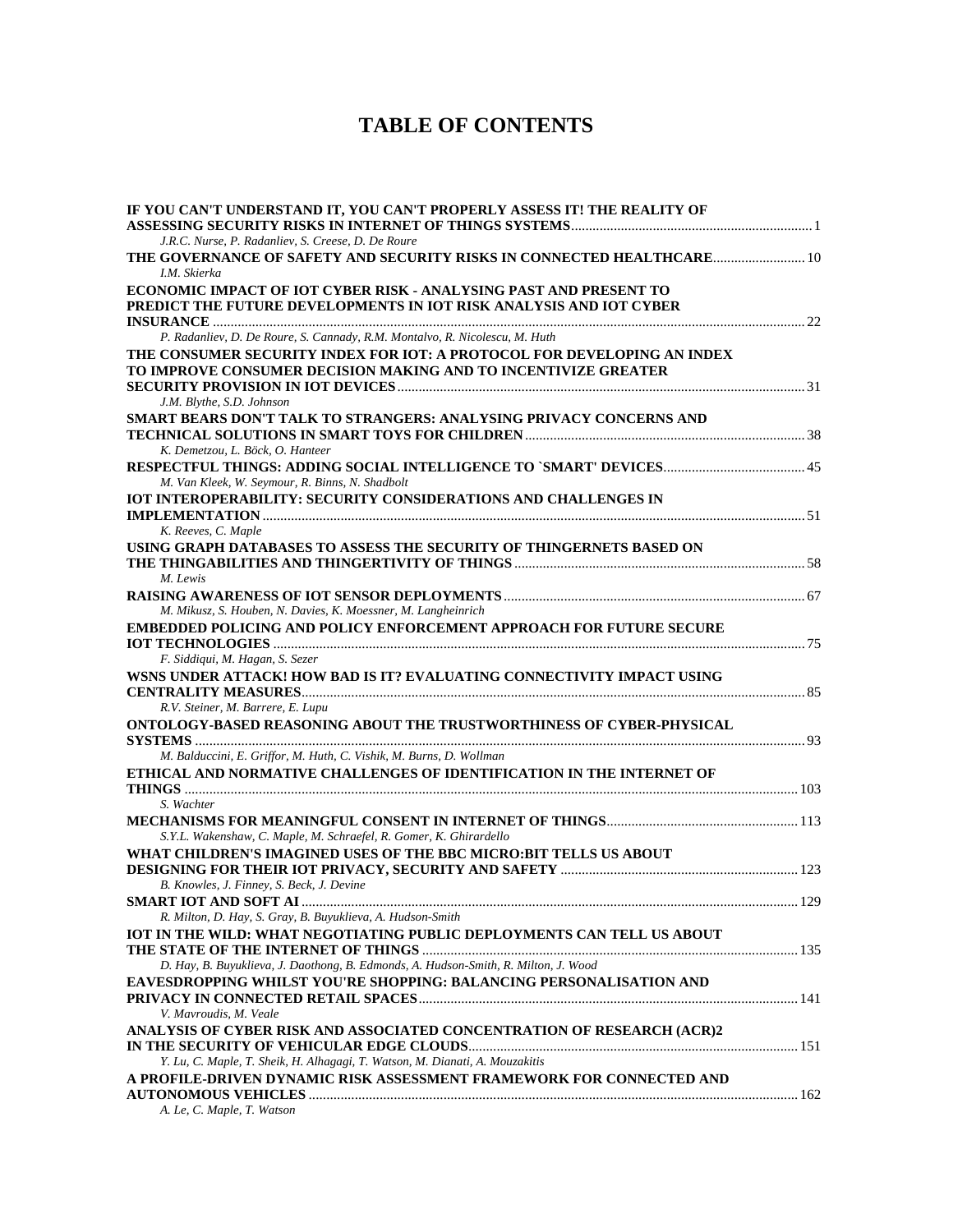| I AM NOT A NUMBER: TOWARDS PARTICIPATORY IOT MONITORING IN THE                            |  |
|-------------------------------------------------------------------------------------------|--|
|                                                                                           |  |
| C. Magill, E. Klein, S. Chapple                                                           |  |
|                                                                                           |  |
| J. Lindley, P. Coulton, R. Cooper                                                         |  |
| [RE]-IMAGINING VISION AND VALUES: DESIGN AS A DRIVER FOR VALUE CREATION IN                |  |
|                                                                                           |  |
| Boyeun Lee, R. Cooper, D. Hands, P. Coulton                                               |  |
| STANDARDISING A MOVING TARGET: THE DEVELOPMENT AND EVOLUTION OF IOT                       |  |
|                                                                                           |  |
| I. Brass, L. Tanczer, M. Carr, M. Elsden, J. Blackstock                                   |  |
| <b>CAMPUS IOT COLLABORATION AND GOVERNANCE USING THE NIST CYBERSECURITY</b>               |  |
|                                                                                           |  |
| J. Webb, D. Hume                                                                          |  |
|                                                                                           |  |
| J. Happa, J.R.C. Nurse, M. Goldsmith, S. Creese, R. Williams                              |  |
| RANDOMNESS OF PHYSIOLOGICAL SIGNALS IN GENERATION CRYPTOGRAPHIC KEY                       |  |
| FOR SECURE COMMUNICATION BETWEEN IMPLANTABLE MEDICAL DEVICES INSIDE                       |  |
|                                                                                           |  |
| H. Chizari, E. Lupu, P. Thomas                                                            |  |
| RANDOM NUMBER GENERATION USING INERTIAL MEASUREMENT UNIT SIGNALS FOR                      |  |
|                                                                                           |  |
| Yingnan Sun, B. Lo                                                                        |  |
| USE OF TEMPLATES AND THE HANDLE FOR LARGE-SCALE PROVISION OF SECURITY                     |  |
|                                                                                           |  |
| P.T. Kirstein, A. Ruiz-Zafra                                                              |  |
| <b>INTERNET OF THINGS: A SURVEY OF TECHNOLOGIES AND SECURITY RISKS IN SMART</b>           |  |
|                                                                                           |  |
| D. Bastos, M. Shackleton, F. El-Moussa                                                    |  |
| A MULTI-MODELLING BASED APPROACH TO ASSESSING THE SECURITY OF SMART                       |  |
|                                                                                           |  |
| J.C. Mace, C. Morisset, K. Pierce, C. Gamble, C. Maple, J. Fitzgerald                     |  |
|                                                                                           |  |
| A. Madaan, Xin Wang, W. Hall, T. Tiropanis                                                |  |
| <b>EMERGING RISKS IN THE IOT ECOSYSTEM: WHO'S AFRAID OF THE BIG BAD SMART</b>             |  |
|                                                                                           |  |
| L.M. Tanczer, I. Steenmans, M. Elsden, J. Blackstock, M. Carr                             |  |
|                                                                                           |  |
| J.A. Colley, A. Crabtree                                                                  |  |
| PULSE: AN ADAPTIVE INTRUSION DETECTION FOR THE INTERNET OF THINGS  291                    |  |
| E. Anthi, L. Williams, P. Burnap                                                          |  |
|                                                                                           |  |
| C.M. Turner, H. Chizari, E. Lupu                                                          |  |
| A CAPABILITY-ORIENTED APPROACH TO ASSESSING PRIVACY RISK IN SMART HOME                    |  |
|                                                                                           |  |
| J. Sturgess, J.R.C. Nurse, J. Zhao                                                        |  |
| RESEARCHING PRIVACY IN SMART HOMES: A ROADMAP OF FUTURE DIRECTIONS AND                    |  |
|                                                                                           |  |
| M.J. Kraemer, I. Flechais                                                                 |  |
| VR BINOCULARS: AN IMMERSIVE VISUALIZATION FRAMEWORK FOR IOT DATA                          |  |
|                                                                                           |  |
| I. Toumpalidis, K. Cheliotis, F. Roumpani, A. Hudson-Smith                                |  |
| INFORMATION SECURITY RISK CONSIDERATIONS FOR THE PROCESSING OF IOT                        |  |
|                                                                                           |  |
| D.A. Bird                                                                                 |  |
| <b>INTEGRATION OF CYBER SECURITY FRAMEWORKS, MODELS AND APPROACHES FOR</b>                |  |
| <b>BUILDING DESIGN PRINCIPLES FOR THE INTERNET-OF-THINGS IN INDUSTRY 4.0  340</b>         |  |
| P. Radanliev, D. De Roure, J.R.C. Nurse, R. Nicolescu, M. Huth, S. Cannady, R.M. Montalvo |  |
| A BLOCKCHAIN-BASED INFRASTRUCTURE FOR RELIABLE AND COST-EFFECTIVE IOT-                    |  |
|                                                                                           |  |
|                                                                                           |  |

*F. Lombardi, L. Aniello, S. De Angelis, A. Margheri, V. Sassone*